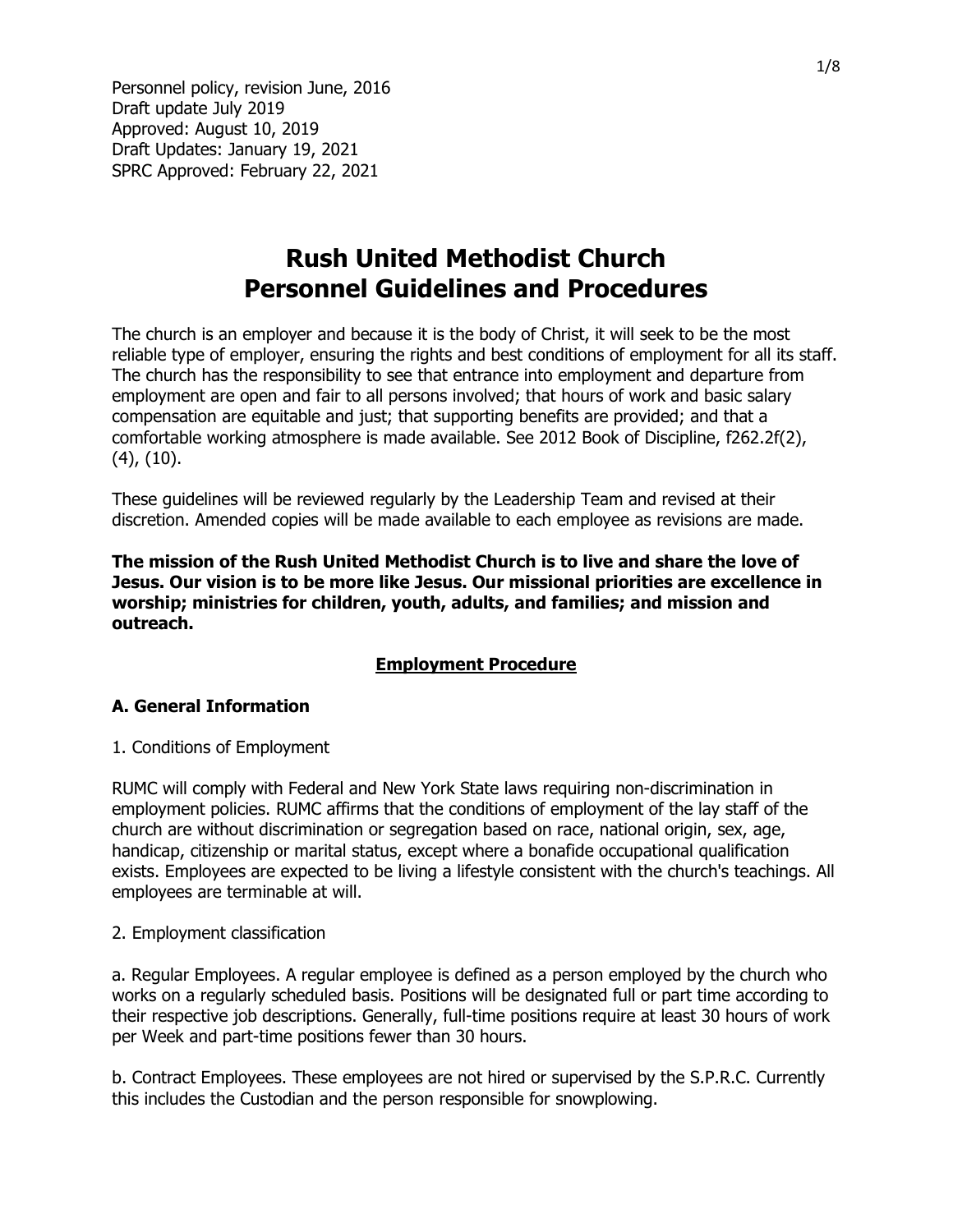c. Who is not an employee. From time to time RUMC may elect to offer compensation to persons who perform services on a limited, occasional or substitute basis, such as but not limited to substitute Nursery Attendant and substitute Accompanist. These persons are not employees and receive no benefits. Note that the tax law requires RUMC to report compensation in excess of\$600 to any one individual in one calendar year to the IRS.

#### 3. Confidentiality

RUMC is committed to protecting the privacy of individuals and the confidentiality of records. Employees have a responsibility for making sure that commitment is upheld. If you have been given information in confidence you are entrusted with maintaining the confidentiality of that material. Members of the lay committees responsible for supervising staff shall not disclose to any other person information about an employee's salary, performance, disciplinary action, or the contents of the employee's confidential record, without authorization from the employee or from the Leadership Team.

## B. Hiring

#### 1. Application

Applications shall be made in writing, using the form provided by RUMC. A resume and references may be requested and all applicable forms completed. The making of false statements on the application form, the resume, or any other written document connected with the application process shall be grounds for immediate termination.

#### 2. Interview

Applicants shall be interviewed by appropriate church staff and selected member(s) of the Leadership Team and/or S.P.R.C., as appropriate to the position. Interviewees shall be provided with a copy of the job description for the position for which they are applying.

#### 3. Offer

A letter shall be mailed to new employees confirming conditions of employment, job description, work schedule, employment date, reporting responsibility, and salary. In addition, employees must have a physical exam no later than thirty days from hire, at the employee's expense. Upon satisfactory performance evaluation at the end of the probationary period, RUMC will reimburse the employee for the reasonable costs of the medical examination.

# Conditions of Employment

#### A. Job Description and Work Schedule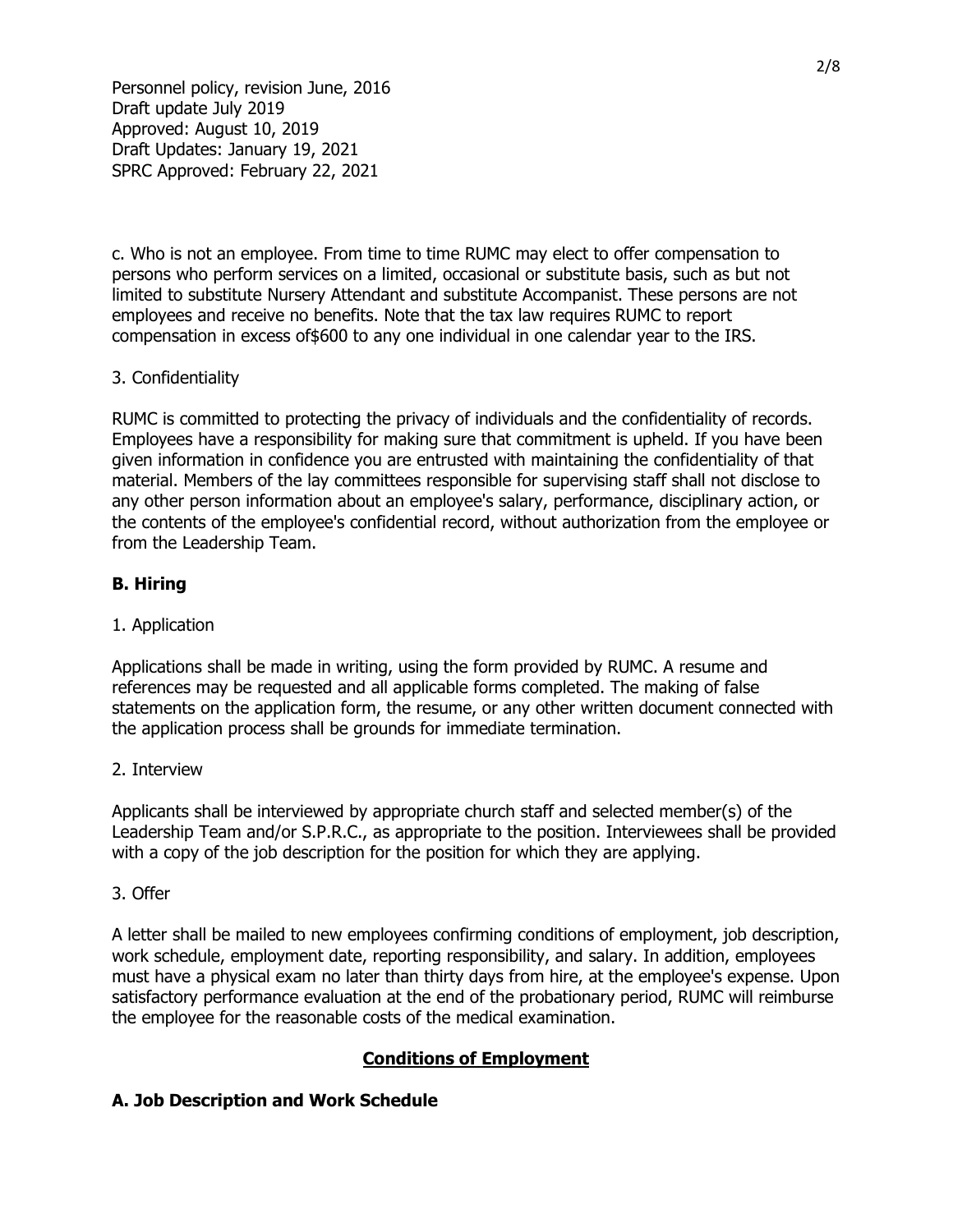1. All employees will receive a written job description. The job description will set forth the general responsibilities, work schedule and expectations of the position. It may set forth specific duties or tasks to be completed.

2. The job description will identify the Supervisor or supervising committee responsible for supervising the position and will give the names and phone numbers of at least two people from that committee designated as contacts.

3. The job description shall be the foundation for performance evaluations.

4. Church employees are expected to dress in good taste, suitable to job responsibilities.

#### B. Attendance/Working Hours

1. The expected days and hours of work will vary greatly between different positions and are set forth in the job description for each position.

2. It is the responsibility of each employee to follow the assigned work schedule and to report to work as scheduled. Employees who expect to be late or absent must notify their contact person in advance.

3. Absences may be excused or unexcused. All absences without prior notice are unexcused, except for personal or family emergencies.

4. Some flexibility in work schedules may be permitted as long as all the duties and responsibilities of the position are fulfilled. Changes in work schedules must be approved in advance by the Supervisor or appropriate supervising committee.

#### C. Probationary Period

1. All employees begin work on a probationary basis for the first 90 days. The probationary period is designed to provide an opportunity for employees to become oriented to the responsibilities and duties of their position as well as for supervisors to evaluate the new employee's ability to meet performance standards. Providing continuous performance feedback during this period is extremely important for both the supervising committee and the employee.

2. The probationary period may be extended for 30 days if the employee has failed to make acceptable progress toward meeting performance standards, but the Supervisor or supervising lay committee is reasonably confident the employee will make enough progress within the 30 days to warrant retention.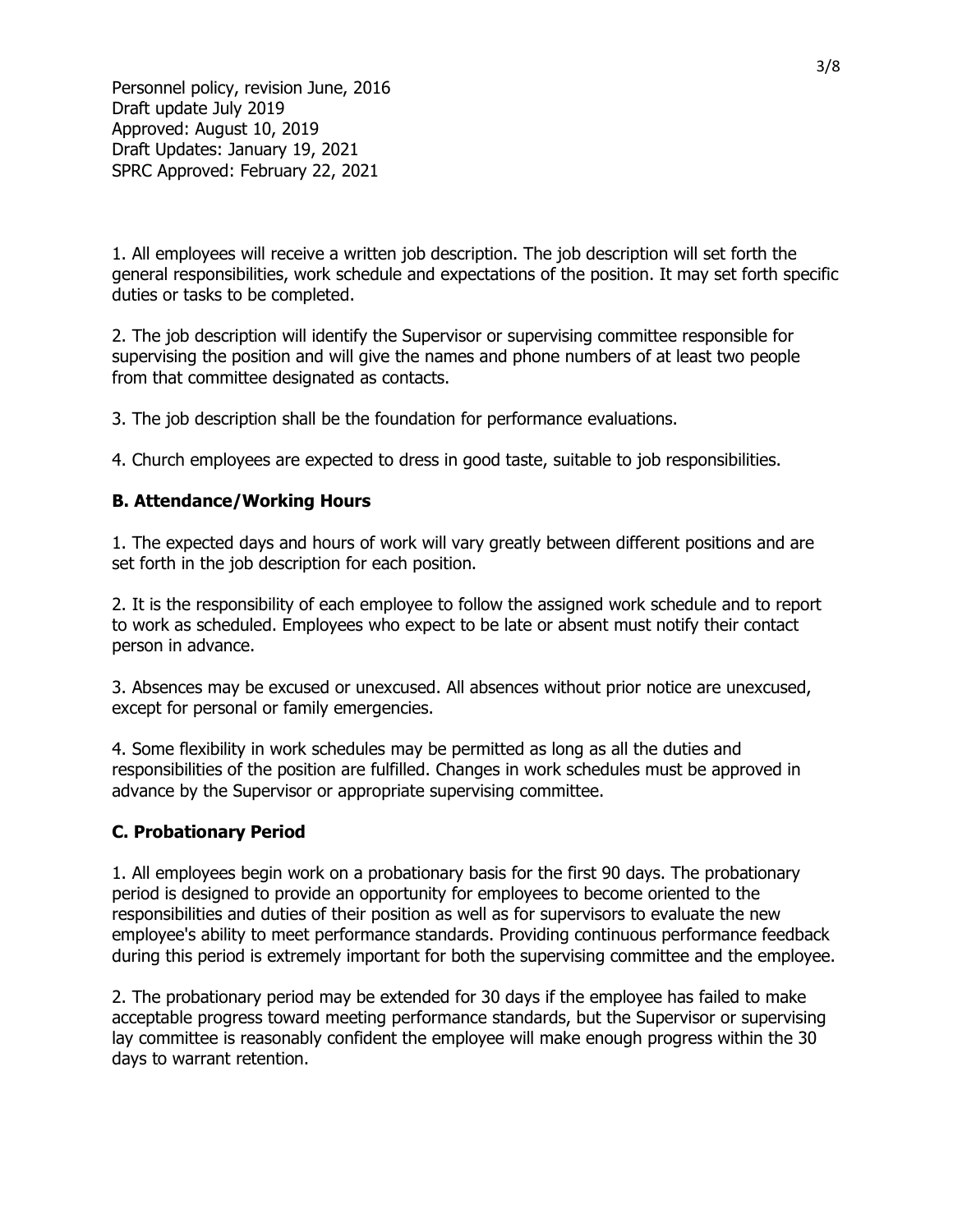3. An employee who fails to meet performance standards within the probationary period may be terminated.

# D. Performance Appraisal

Evaluation of each employee is an ongoing process, both in recognizing achievement and in correcting problem situations.

1. Each employee shall receive a written performance evaluation on or about February 1 of each year. This evaluation is used in conjunction with budget and general church information to determine salary for the year. This appraisal shall be written by the Supervisor or one or more persons on the appropriate supervising committee and be approved by the entire committee. The appraisal shall be discussed fully with the employee and the employee shall have the opportunity to make written comments. The employee shall receive a copy of the appraisal in addition to the copy placed in the employee's confidential file.

2. New employees shall receive a written appraisal at the completion of the probationary period. Thereafter, appraisals will be according to the above schedule.

# E. Discipline

The church recognizes that there will occasionally be need for disciplinary action in response to tardiness, absenteeism, unsatisfactory performance or other specific acts. These situations will be handled on a case-by-case basis by the appropriate supervising committee. There is a policy of progressive disciplinary measures to insure fairness to all employees.

- 1. Offenses for which an employee maybe disciplined include, but are not limited to:
- a. misuse of church property,
- b. failure to perform job at a competent level,
- c. use of; or being under the influence of alcohol or drugs while at work,
- d. physical or verbal abuse or harassment of any person,
- e. sexual harassment or any inappropriate sexual contact

2. As a rule, employees will be notified of inappropriate behavior or unsatisfactory job performance first orally, then in written memorandum, then in formal letter form. A copy of each memorandum or warning letter will be kept in the employee's confidential file. The employee is entitled to place a written explanation or rebuttal in his or her file. Termination may follow should any or all of these communications prove ineffective. However, depending on the, severity of the offense," this progression may skip directly to an official letter of warning or termination, [see B(3) below]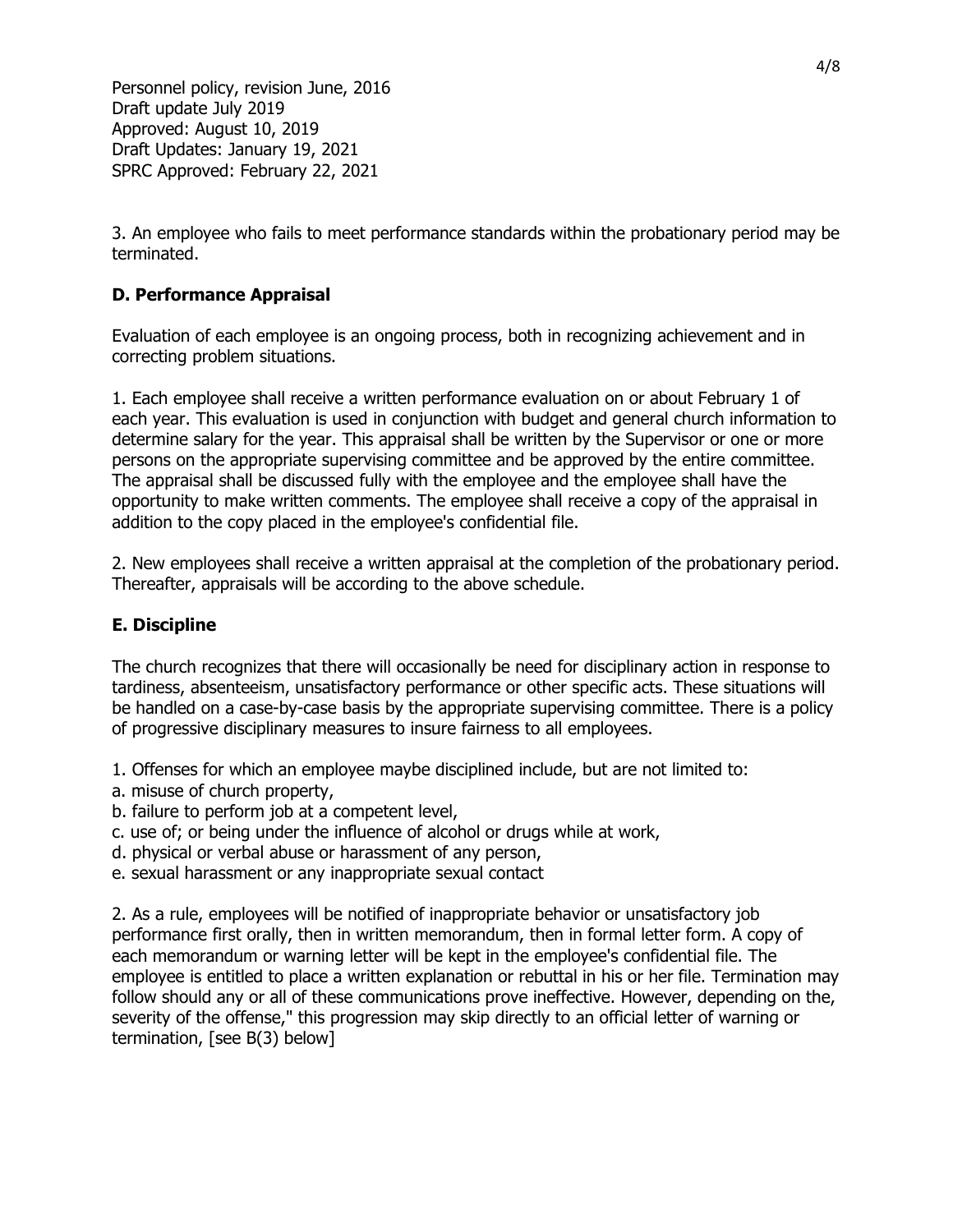•\* 3. Should the need for discipline arise from tardiness, absenteeism or unsatisfactory performance, the written documentation shall reference the job description and performance appraisals to more clearly indicate to the employee the specific needs for improvement.

## Discontinuance of Employment

## A. Resignations

Employees are expected to give not less than two weeks notice of resignation, in the interest in continuity of service. All resignation notices shall be in writing, signed by the employee, and delivered to either the Supervisor or church Bookkeeper or to the contact person(s) on the appropriate supervising committee.

## B. Termination

1. Dismissal will occur when there is evidence of continued tardiness, absenteeism, unsatisfactory performance, incompetence, or specified misconduct. Any termination will be supported by written documentation and the employee shall receive a copy of said documentation.

2. Generally, employees will not be terminated for unsatisfactory performance without at least two prior written notices, as described above. Termination for other issues will generally not occur without at least one prior written notice.

3. Notwithstanding (2) above, some acts may justify immediate termination, without prior notice. In such cases, a written description of the event or act will be placed in the employee's confidential file. Possible reasons for immediate termination include, but are not limited to: a. theft of church property or the personal property of any person,

b. detention, physical abuse or conduct that threatens bodily harm or endangers the health of any person,

c. use of or being under the influence of alcohol or illegal drugs while at work,

- d. possession of weapons at the work-place,
- e. inappropriate sexual or physical contact with any other person,
- f. making false statements in the employment application or resume.

#### C. Job Abandonment

A person is considered to have abandoned his or her job when one calendar week has passed from the last scheduled work day without reporting to work or notifying the appropriate supervising committee.

#### D. Elimination of Position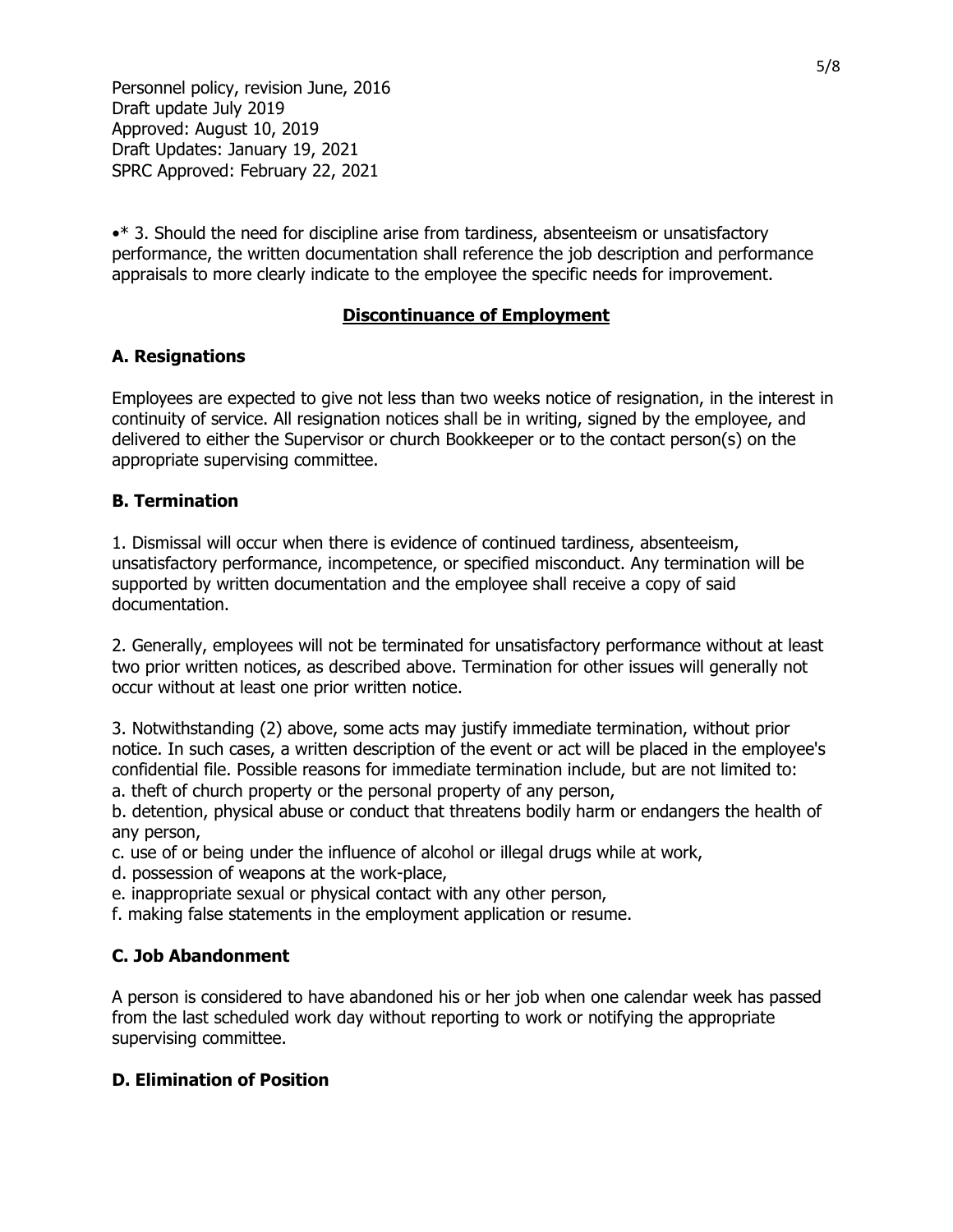A person is considered laid off if a position is eliminated or unfunded.

# Compensation Policy

# A. Salary

1. It is the policy of RUMC to pay wages commensurate with the duties performed.

2. Salaries are determined taking into account the responsibilities and duties of the position, job performance, and budgetary information.

3. Employees may be required to perform occasional service in excess of their regular work week in order to meet the responsibilities of their position. Exempt employees receive no overtime. Non-Exempt employees receive over time as per New York State labor law.

# B. Vacation Policy

1. It is the policy of Rush United Methodist Church to provide vacation time to regular full-time employees, and part-time employees who are employed at least half-time. Vacation time must be used during the year it is awarded. Cash payment in lieu of vacation time will not be granted, and vacation time may not be accumulated from year to year.

2. Vacation time is compensated at the employee's normal salary based on their normal work week.

3. Days off must be requested in writing, and submitted to and approved by the Senior Pastor

- 4. Vacation allotments shall be as follows:
- a. full-time\* 2 weeks/year for first 7 years of consecutive employment;
- b. full-time 3 weeks/year for years 8 12
- c. full-time 4 weeks/year thereafter
- d. half-time 1 work week/year after 6 months employment

\* Full-time is considered 40 hrs or more per/week. Half-time is considered at least 20 hrs. per week.

# C. Probationary Period

Vacation may not be used until the probationary period is completed with a satisfactory performance evaluation.

# D. Separation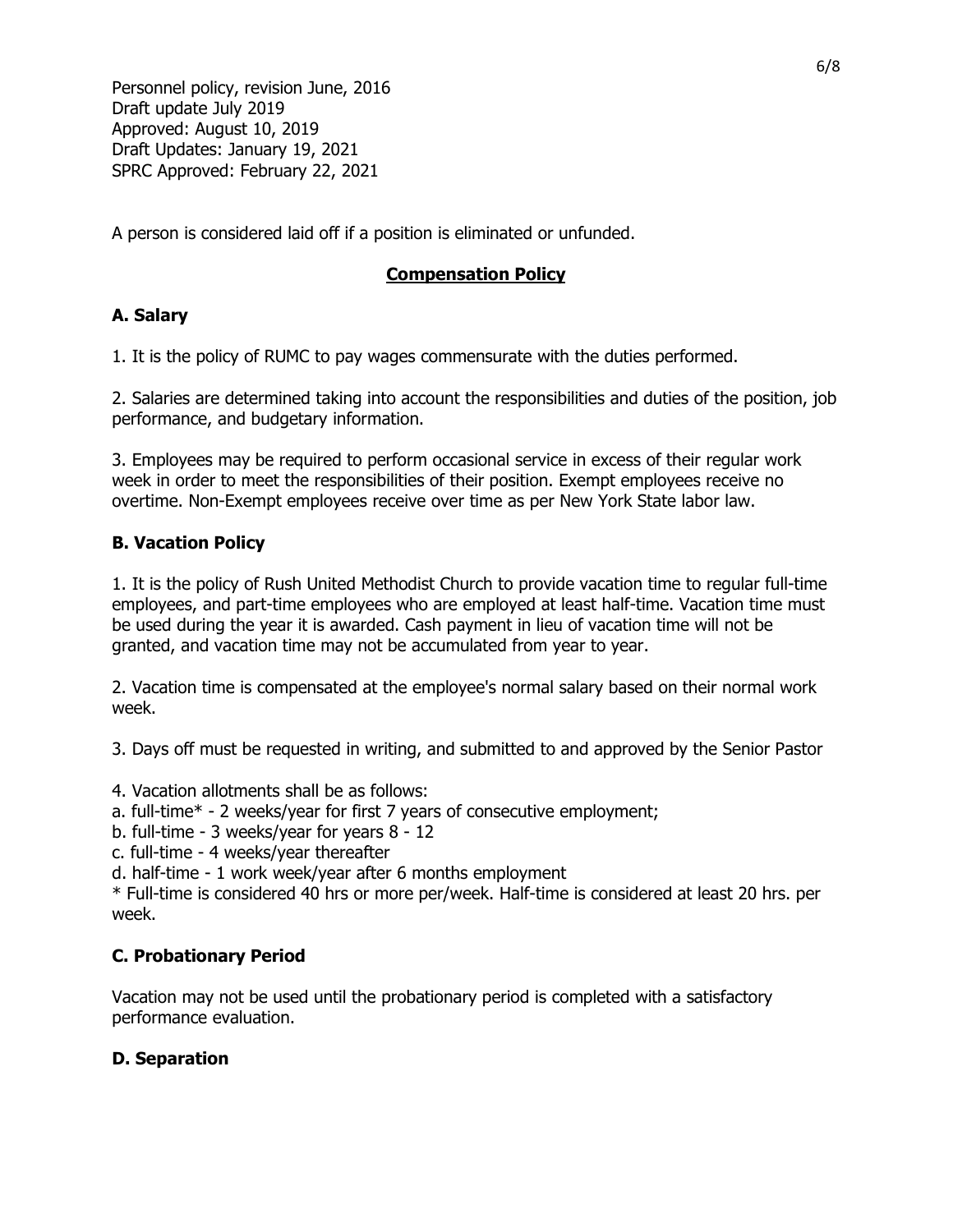Employees who leave the church's employment in good standing shall be paid only for unused vacation time accrued for that year. Good standing shall mean that the employee's performance and conduct have been satisfactory and that the employee has resigned after providing at least 2 weeks' notice. Employees terminated for cause, including but not limited to unsatisfactory performance or conduct, or who abandon their positions, shall not be paid for their unused vacation time.

## E. Part-time employees

Part-time employees may be excused from work without pay at the discretion of the appropriate supervising committee.

## F. Holidays

1. As a general rule, full-time employees may take the following holidays off with no reduction in salary:

New Year's Day Thanksgiving Day Memorial Day Thanksgiving Friday Independence Day Christmas Day Labor Day

2. Saturday/Sunday Holidays"

For staff who are scheduled Monday, through Friday, if a holiday falls on Saturday, Friday shall be a paid holiday, and if the holiday falls on Sunday, Monday shall be the paid holiday.

#### 3. Working Holidays

Employees may be required to work on designated holidays. In particular, the Nursery Attendant, Organist, Choir Director and Director of Christian Education will generally work all Sundays and religious holidays. Employees required to work on a holiday shall be entitled to either one day's additional pay, or a compensatory day off, at the discretion of their Supervisor or the supervising committee.

5. Part-time employees do not receive paid holidays.

#### G. Excused Absences

1. Sick leave.

a. Full-time employees shall be entitled to 40 hours of sick time per year, whereby the employee may be excused from work with no reduction in salary. Prior notification of the Supervisor or the appropriate supervising committee is required.